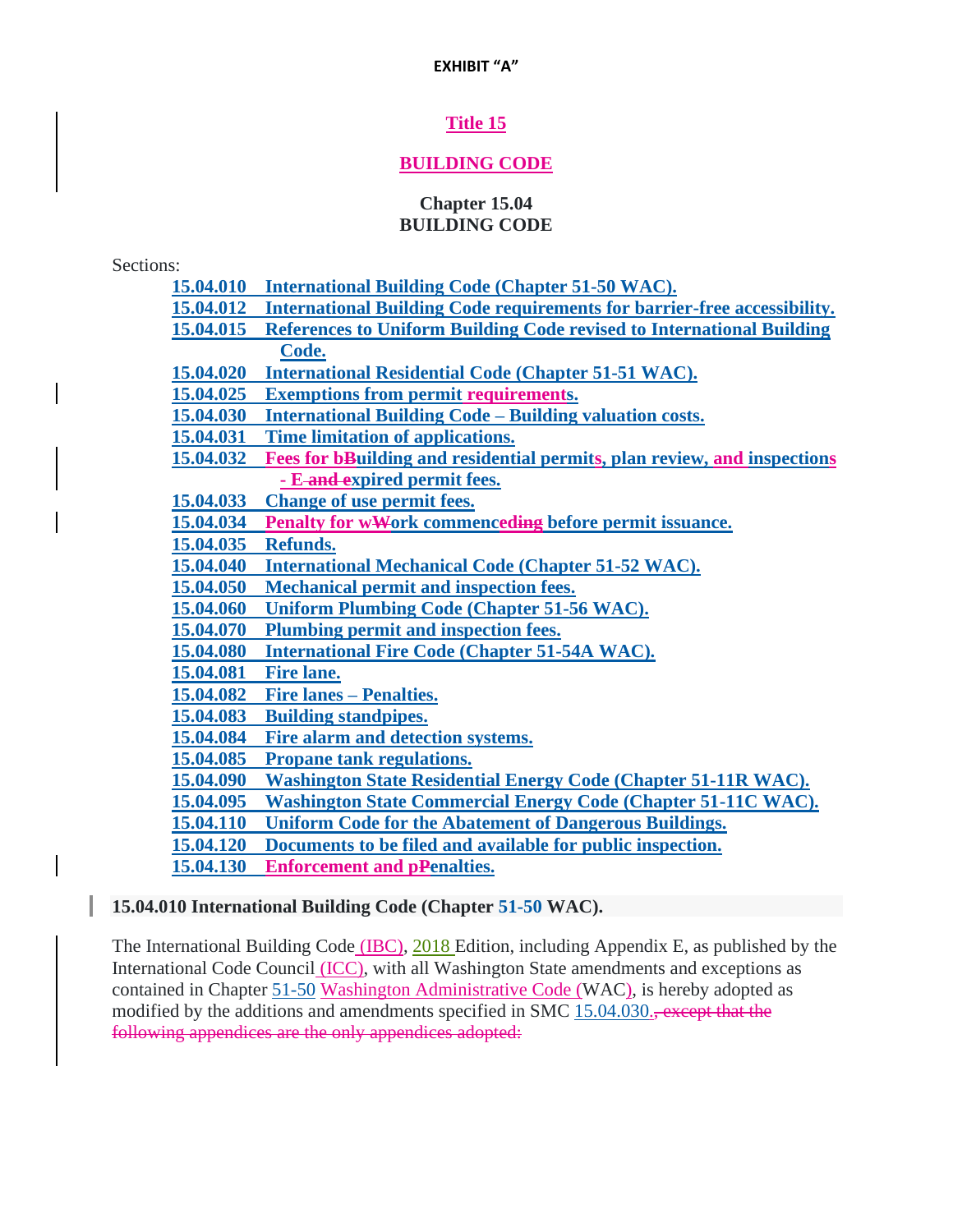Appendix J – Grading. (Ord. 2016-004 § 1 (Exh. A); Ord. 2013-007 § 1 (Exh. A); Ord. 2010-010 § 1 (Exh. A); Ord. 2008-017 § 1; Ord. 2007-004; Ord. 2004-012; Ord. 98-015 § 2; Ord. 95-025  $\frac{8}{2}$ 

## **15.04.012 International Building Code requirements for barrier-free accessibility.**

Chapter 11 and other International Building Code requirements for barrier-free access, including ICC A117.1-2009 and Appendix E, are adopted. (Ord. 2016-004 § 1 (Exh. A); Ord. 2013-007 § 1  $(Exh. A)$ 

## **15.04.015 References to Uniform Building Code revised to International Building Code.**

All references to the Uniform Building Code (UBC) which may exist in the Sequim Municipal Code (SMC) shall must be interpreted to refer to the IBCI international Building Code except where set forth otherwise herein (e.g., SMC 18.08.020, 18.58.030, 18.58.100, 18.62.020 and 18.66.050). (Ord. 2016-004 § 1 (Exh. A); Ord. 2013-007 § 1 (Exh. A); Ord. 2010-010 § 1 (Exh. A); Ord. 2008-017 § 1; Ord. 2007-004;

Ord. 2004-012)

## **15.04.020 International Residential Code (Chapter [51-51](https://www.codepublishing.com/cgi-bin/wac.pl?cite=51-51) WAC).**

The International Residential Code,  $\frac{2015-2018}{2016}$  Edition, as published by the International Code Council, is hereby adopted by reference with the following additions, deletions, and exceptions; provided, that Chapters 11 and 25 through 43 of this code are not adopted.

Additional residential regulations are located inare in the following documents:

Energy code is regulated by Chapter [51-11R](https://www.codepublishing.com/cgi-bin/wac.pl?cite=51-11R) WAC;

Plumbing code is regulated by Chapter [51-56](https://www.codepublishing.com/cgi-bin/wac.pl?cite=51-56) WAC;

Electrical code is regulated by Chapter [296-46B](https://www.codepublishing.com/cgi-bin/wac.pl?cite=296-46B) WAC or electrical code as adopted by the local jurisdiction;

Appendix F, Radon Control Methods;

Appendix Q – Dwelling Unit Fire Sprinkler Systems are included in adoption of the International Residential Code. (Ord. 2016-004 § 1 (Exh. A); Ord. 2013-007 § 1 (Exh. A); Ord. 2010-010 § 1 (Exh. A); Ord. 2008-017 § 1; Ord. 2007-004; Ord. 2004-012; Ord. 98-015 § 2; Ord. 95-025 § 2)

## **15.04.025 Exemptions from permit requirements.**

Section R105.2 (Building) of the International Residential Code  $(HRC)$  as published by the International Code Council regarding exemptions from permit requirements shall areis amended to read as follows: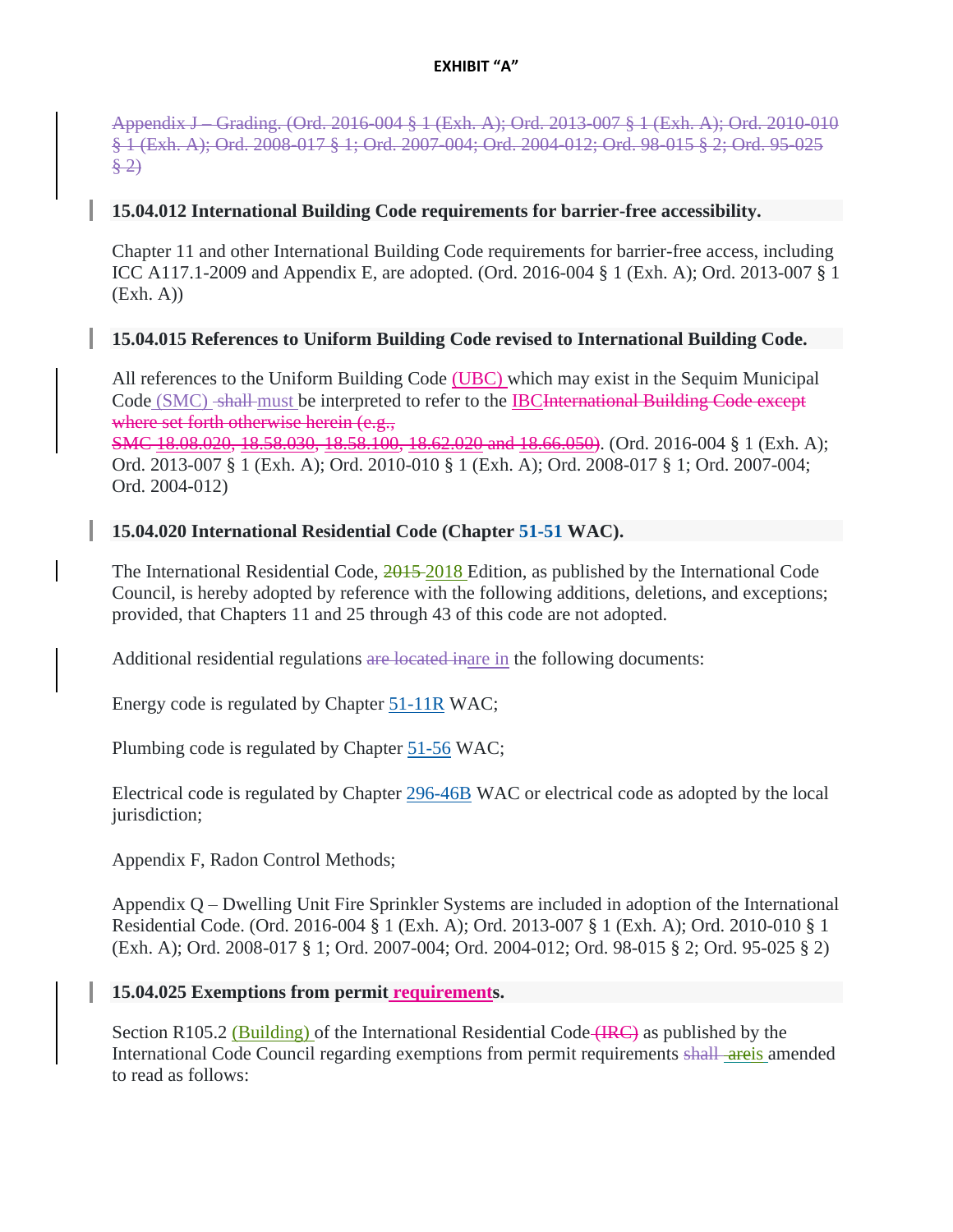A<sub>1</sub>. One-story detached accessory structures used as tool and storage sheds, playhouses and similar non-residential uses, provided that the floor area does not exceed 200 square feet.

B<sub>2</sub>. Fences not over 7 feet high.

 $\overline{e3}$ . Retaining walls that are not over 4 feet in height measured from the bottom of the footing to the top of the wall, unless supporting a surcharge (i.e., an extra or excessive load).

**D4**. Water tanks supported directly upon grade if the capacity does not exceed 500 gallons and the ratio of height to diameter or width does not exceed 2 to 1.

E5. Siding, window replacement without any structural modifications, Paintingpainting, papering, tiling, carpeting, cabinets, counter tops and similar finish work.

F6. Prefabricated swimming pools that are less than 24 inches deep.

**G7.** Swings and other playground equipment.

H8. Window awnings supported by an exterior wall which do not project more than 54 inches from the exterior wall and do not require additional support.

I9. Decks, platforms, walks, and driveways not more than thirty inches above grade at any point and not located over any basement or story below.

J. Minor construction and alteration activities to R-3 and U Occupancies, where the total valuation, as determined by the Building Official or as documented by the applicant to the satisfaction of the Building Official, does not exceed \$1,500.00 in any 12-month period. The construction and/or alteration activity shallmust not affect any structural components or reduce existing egress, light, air, and ventilation conditions. This exemption does not include electrical, plumbing, or mechanical activities. The permit exemption shallmust not otherwise exempt the construction or alteration from the substantive standards or the codes enumerated in Section 19.27.031 RCW, as amended and maintained by the state Building Code Council under Section 19.27.070 RCW.

Unless otherwise exempted, separate plumbing, electrical, and mechanical permits will be required for the above exempted items.

Exemption from the permit requirements of this code shall will not be deemed to grant authorization for any work to be done in any manner in violation of the provisions of this code or any other laws or ordinances of the eCity of Sequim.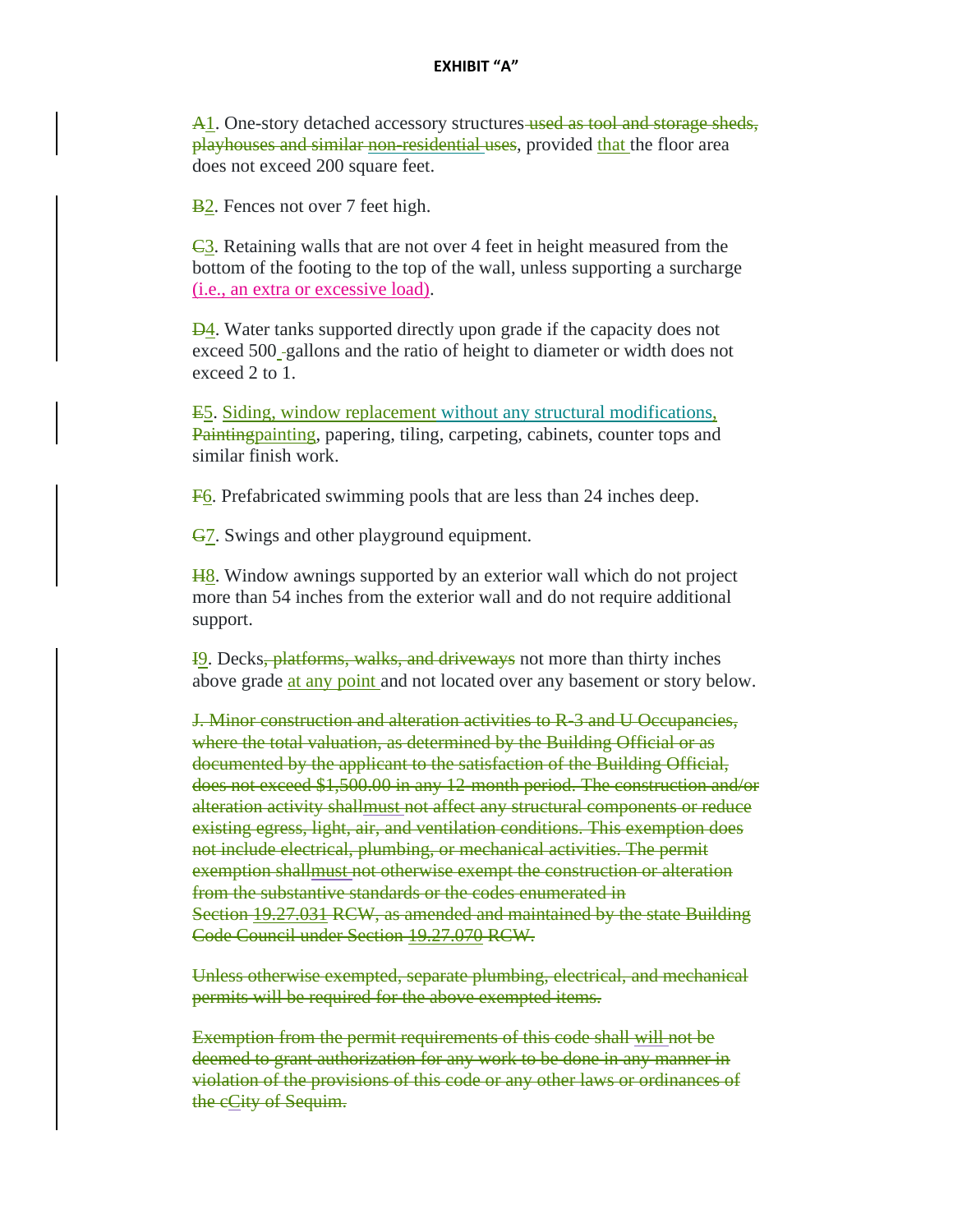(Ord. 2016-004 § 1 (Exh. A); Ord. 2013-007 § 1 (Exh. A); Ord. 2010-010 § 1 (Exh. A))

## **15.04.030 International Building Code – Building valuation costs.**

Building valuation costs used to determine permit fees shall be are from the most current issue of the Building Safety Journal, published by the International Code Council. (Ord. 2016-004 § 1 (Exh. A); Ord. 2013-007 § 1 (Exh. A); Ord. 2010-010 § 1 (Exh. A); Ord. 2008-017 § 1; Ord. 2007-004; Ord. 2004-012; Ord. 98-015 § 2; Ord. 95-025 § 2)

## **15.04.031 Time limitation of applications.**

Section 105.3.2 of the International Building Code (IBC) as published by the International Code Council regarding time limitations of applications shall be are amended to read as follows:

> An application for a permit for any proposed work-shall be is deemed to have been abandoned 180 days after the date of filing, unless such application has been pursued in good faith or a permit has been issued; except that the **bBuilding oOfficial** is authorized to grant one extension of time for an additional period not to exceed 180 days. The extension shall must be requested in writing.

(Ord. 2016-004 § 1 (Exh. A); Ord. 2013-007 § 1 (Exh. A); Ord. 2010-010 § 1 (Exh. A))

**15.04.032 Fees for bBuilding and residential permits, plan reviews, and inspections, and expired - E and expired permits. fees.**

A. Fees relating to the International Building Code and the International Residential Code, building permits, plan reviews, and inspections, utilizing IBC valuations, shall be are as provided for in the 1997 Uniform Building Code, Table 1-A, or and as amended by the cCity of Sequim, or as excepted for affordable/workforce housing. See SMC 3.68 Rates and Fees.

B. 2015 2018 International Building Code, Section 105.5 – Issued Permit ExpirationPermit expiration and fees...

Issued building permit shall will expire two (2) years from the date of permit issuance. Building permits may be renewed prior to the expiration date for one (1) additional year period at a charge of 50 percent of the original building permit fee.

In order to obtain a new permit for the same proposed construction after expiration, the permittee shall-must obtain a new building permit but may after payment of -pay-a fee as provided below:

> $\overline{A1}$ . If no work has been started – the permittee shall-will pay 100 percent of the original building permit fee.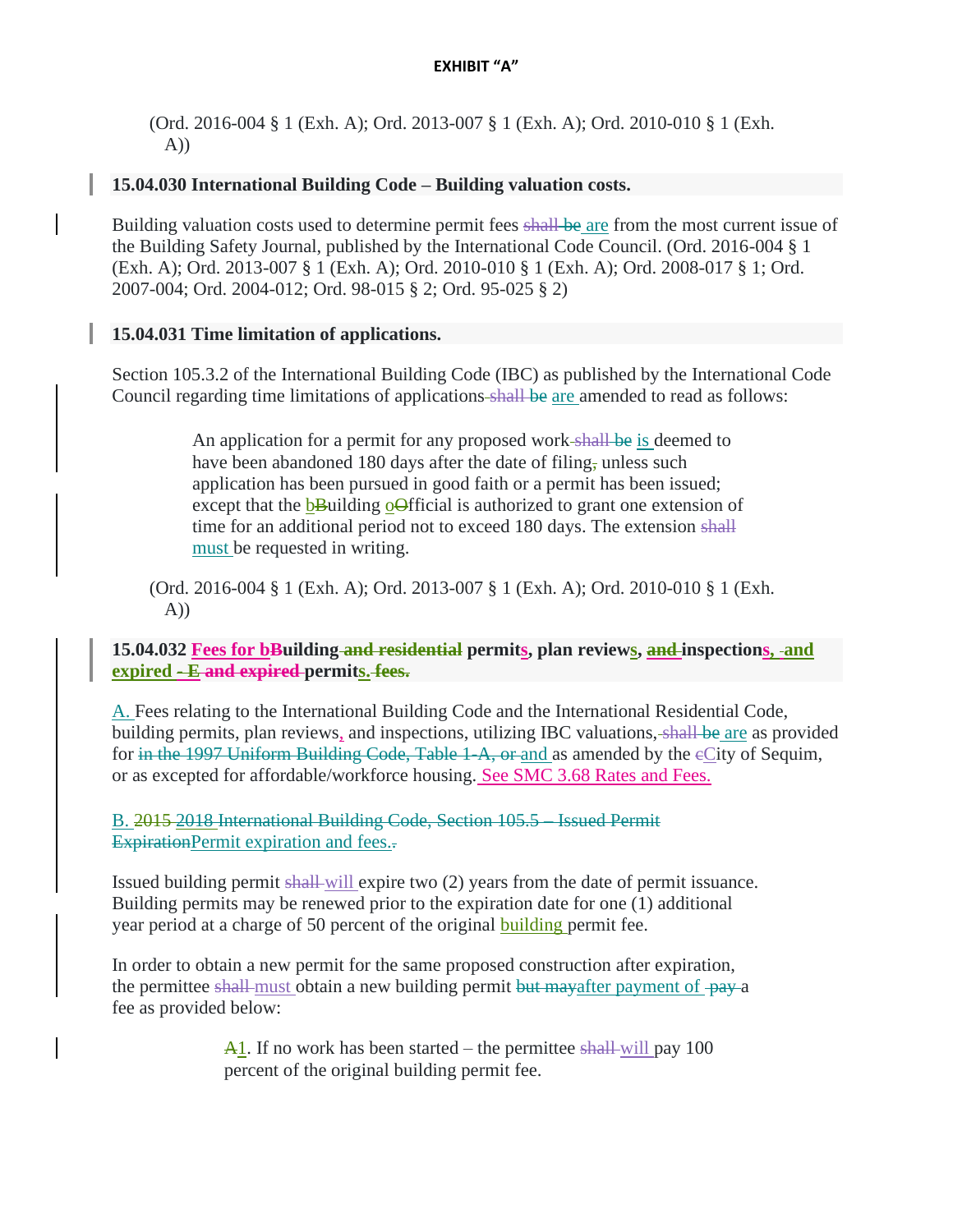B<sub>2</sub>. If project is completed through the approved foundation inspections and floor being constructed – the permittee shall-will pay 75 percent of the original building permit fee.

C3. If project is completed through the approved framing shear-nailing inspection – the permittee shall-will pay 50 percent of the original building permit fee.

 $\overline{D}$ . If project is completed through the approved  $\frac{d$ rywall insulation inspection – the permittee shall-will pay a one-one-time final inspection fee of \$50.00, as set forth in SMC 3.68 Rates and Fees, in order to final the expired building permit. The permittee shall must pay a reinspection fee, as set forth in SMC 3.68 Rates and Fees, for each additional inspection if corrections are required.

Should the permittee make substantial structural and/or life safety changes to the original approved plans of which the building permit has expired, but for the same building, a new plan review fee of 65 percent of the above-referenced building permit fee shall will be charged for residential building permits. A new plan review fee of 80 percent of the above-referenced building permit fee shall-will be charged for commercial building permits.

Should a change in building code or building requirements have taken place, and the permittee intends to continue the work of the expired permit, a new plan review fee shall will be charged in the amount of 65 percent of the original building permit fee for residential building permits. A new plan review fee of 80 percent of the above referenced building permit fee shall-will be charged for commercial building permits and the permittee shall-will be required to comply with all such new requirements.

(Ord. 2016-004 § 1 (Exh. A); Ord. 2013-007 § 1 (Exh. A); Ord. 2010-010 § 1 (Exh. A); Ord. 2008-017 § 1. Formerly 15.04.031.)

**15.04.033 Change of use permit fees.**

BResidential building permit applications submitted for a residential change of use are charged according to the new use the structure will accommodate. The valuation of the existing use isshall be determined using the most current issue of the Building Safety Journal, published by the International Code Council. The proposed new use building valuation is shall be determined using the Building Safety Journal, published by the International Code Council. The valuation of the existing use is shall be deducted from the proposed new use valuation, and the building permit and plan review fees are provided for in the 1997 Uniform Building Code, Table 1-A, or and as amended by the City of Sequim based on the revised new value. (Ord. 2016-004 § 1 (Exh. A); Ord. 2013-007 § 1 (Exh. A); Ord. 2010-010 § 1 (Exh. A); Ord. 2008-017 § 1. Formerly 15.04.032.)

BCommercial bBuilding permit applications submitted for a commercial change of use are shall will be charged according to the new use the structure will accommodate. The valuation of the existing use shall be determined using the most current issue of the Building Safety Journal,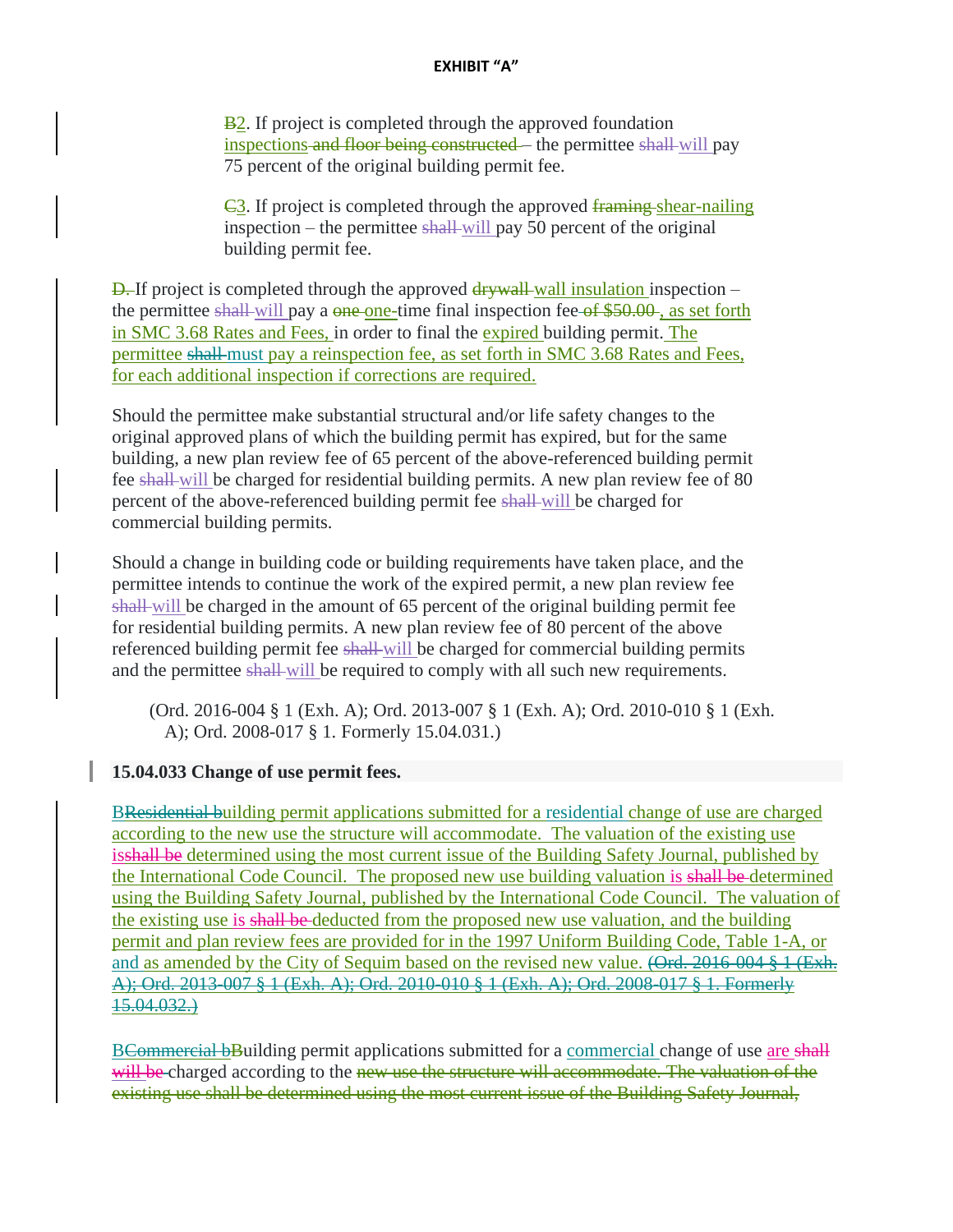published by the International Code Council. valuation determined using the Fair Market Value. The proposed new use building valuation shall be determined us ing the Building Safety Journal, published by the International Code Council. The valuation of the proposed new use shall be deducted from the existing use valuation, and the The Fair Market Value to be used in computing the permit fee shall beis the total value of all construction work for which the permit is issued, as well as all finish work, painting, roofing, electrical, plumbing, heating, air conditioning, elevators, and other permanent work or equipment, and contractor's profit. The building permit and plan review fees shall be as isare provided for in the 1997 Uniform Building Code, Table 1- A, or and as amended by the eCity of Sequim based on the revised new valueFair Market Value. (Ord. 2016-004 § 1 (Exh. A); Ord. 2013-007 § 1 (Exh. A); Ord. 2010-010 § 1 (Exh. A); Ord. 2008-017 § 1. Formerly 15.04.032.)

### **15.04.034 Penalty for wWork commenceding before permit issuance.**

Any person who commences any work, activity, or operation regulated by this code before obtaining the necessary permits shall be is subject to a penalty fee by multiplying the building permit fee times two or as set forth in SMC 1.13 – Code Enforcement, whichever is higher. This penalty fee shall beis in addition to any other required permit fee(s). The payment of such penalty fee shall will not exempt any person from compliance with all other provisions of this code nor from any penalty prescribed by law. (Ord. 2016-004 § 1 (Exh. A); Ord. 2013-007 § 1 (Exh. A); Ord. 2010-010 § 1 (Exh. A); Ord. 2008-017 § 1. Formerly 15.04.033.)

### **15.04.035 Refunds.**

Section 109.6 of the International Building Code (IBC) as published by the International Code Council regarding refunds shall be areis amended to read as follows:

The building official may authorize refunding a refund of not more than 80 percent of the plan review fee paid when an application for a permit for which a plan review fee has been paid is withdrawn or canceled before any plan reviewing is done.

The building official may authorize refunding a refund in the amount of 80 percent of the building permit fee when no work has been done under a permit issued in accordance with this code. Such requests shall-must be made in writing by the permittee or property owner requesting withdrawal or cancellation of the building permit not later than 180 calendar days after the date of the fee payment.

Permits and permit applications belong to the property owner individual or organization and run with the land. P<sub>r</sub> permit fee refunds go to the property owner with written notice to agent. Any authorized refund will be issued to the original payer.

(Ord. 2016-004 § 1 (Exh. A); Ord. 2013-007 § 1 (Exh. A); Ord. 2010-010 § 1 (Exh. A); Ord. 2008-017 § 1. Formerly 15.04.034.)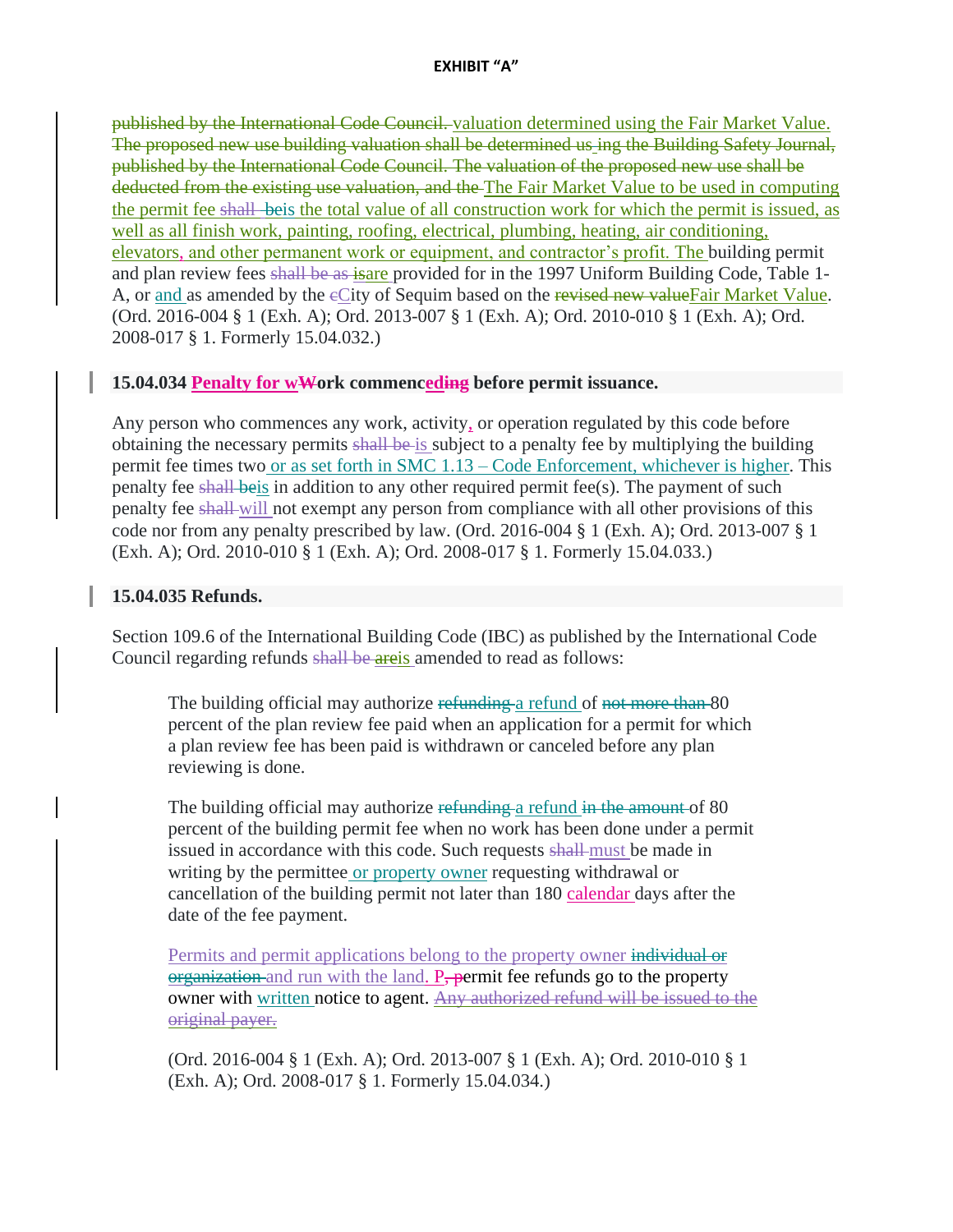## **15.04.040 International Mechanical Code (Chapter [51-52](https://www.codepublishing.com/cgi-bin/wac.pl?cite=51-52) WAC).**

The International Mechanical Code, 2015-2018 Edition, as published by the International Code Conference, is hereby adopted by reference except that the standards for liquefied petroleum gas installations shall must be NFPA 58 (Storage and Handling of Liquefied Petroleum Gases and ANSI Z223.1 / NFPA 54 (National Fuel Gas Code). (Ord. 2016-004 § 1 (Exh. A); Ord. 2013-007 § 1 (Exh. A); Ord. 2010-010 § 1 (Exh. A); Ord. 2008-017 § 1; Ord. 2007-004; Ord. 2004-012; Ord. 98-015 § 2; Ord. 95-025 § 2)

## **15.04.050 Mechanical permit and inspection fees.**

Fees relating to the International Mechanical Code, mechanical permits and inspections shall be are as provided in the 1997 Uniform Mechanical Code, Table 1-A, orfor and as amended by the cCity of Sequim. See SMC 3.68 Rates and Fees. (Ord. 2016-004 § 1 (Exh. A); Ord. 2013-007 § 1 (Exh. A); Ord. 2010-010 § 1 (Exh. A); Ord. 2008-017 § 1; Ord. 2007-004; Ord. 2004-012; Ord. 98-015 § 2; Ord. 95-025 § 2)

## **15.04.060 Uniform Plumbing Code (Chapter [51-56](https://www.codepublishing.com/cgi-bin/wac.pl?cite=51-56) WAC).**

The Uniform Plumbing Code,  $\frac{2015}{2018}$  Edition, including Appendices A, B, and I, as published by the International Association of Plumbing and Mechanical Officials, IAPMO, is hereby adopted by reference with the following additions, deletions and exceptions: Chapters 12 and 14 of this code are not adopted; provided further, that those requirements of the Uniform Plumbing Code relating to venting and combustion air of fuel fired appliances as found in Chapter 5 and those portions of the code addressing building sewers are not adopted. (Ord. 2016- 004 § 1 (Exh. A); Ord. 2013-007 § 1 (Exh. A); Ord. 2010-010 § 1 (Exh. A); Ord. 2008-017 § 1; Ord. 2007-004; Ord. 2004-012; Ord. 98-015 § 2; Ord. 95-025 § 2)

## **15.04.070 Plumbing permit and inspection fees.**

Fees relating to the Uniform Plumbing Code, plumbing permits and inspections shall be are as provided in the 1997 Uniform Plumbing Code, Table 1-1, orfor and as amended by the cCity of Sequim. See SMC 3.68 Rates and Fees. (Ord. 2016-004 § 1 (Exh. A); Ord. 2013-007 § 1 (Exh. A); Ord. 2010-010 § 1 (Exh. A); Ord. 2008-017 § 1; Ord. 2007-004; Ord. 2004-012; Ord. 98-015 § 2; Ord. 95-025 § 2)

## **15.04.080 International Fire Code (Chapter [51-54A](https://www.codepublishing.com/cgi-bin/wac.pl?cite=51-54A) WAC).**

The International Fire Code, 2015 2018 Edition, as published by the International Code Council, including those standards of the National Fire Protection Association specifically referenced in the IFC, is hereby adopted with the following additions, deletions, and exceptions. The following appendices are also adopted:

Appendix B – Fire Flow for Buildings.

Appendix C – Fire Hydrant Locations and Distribution.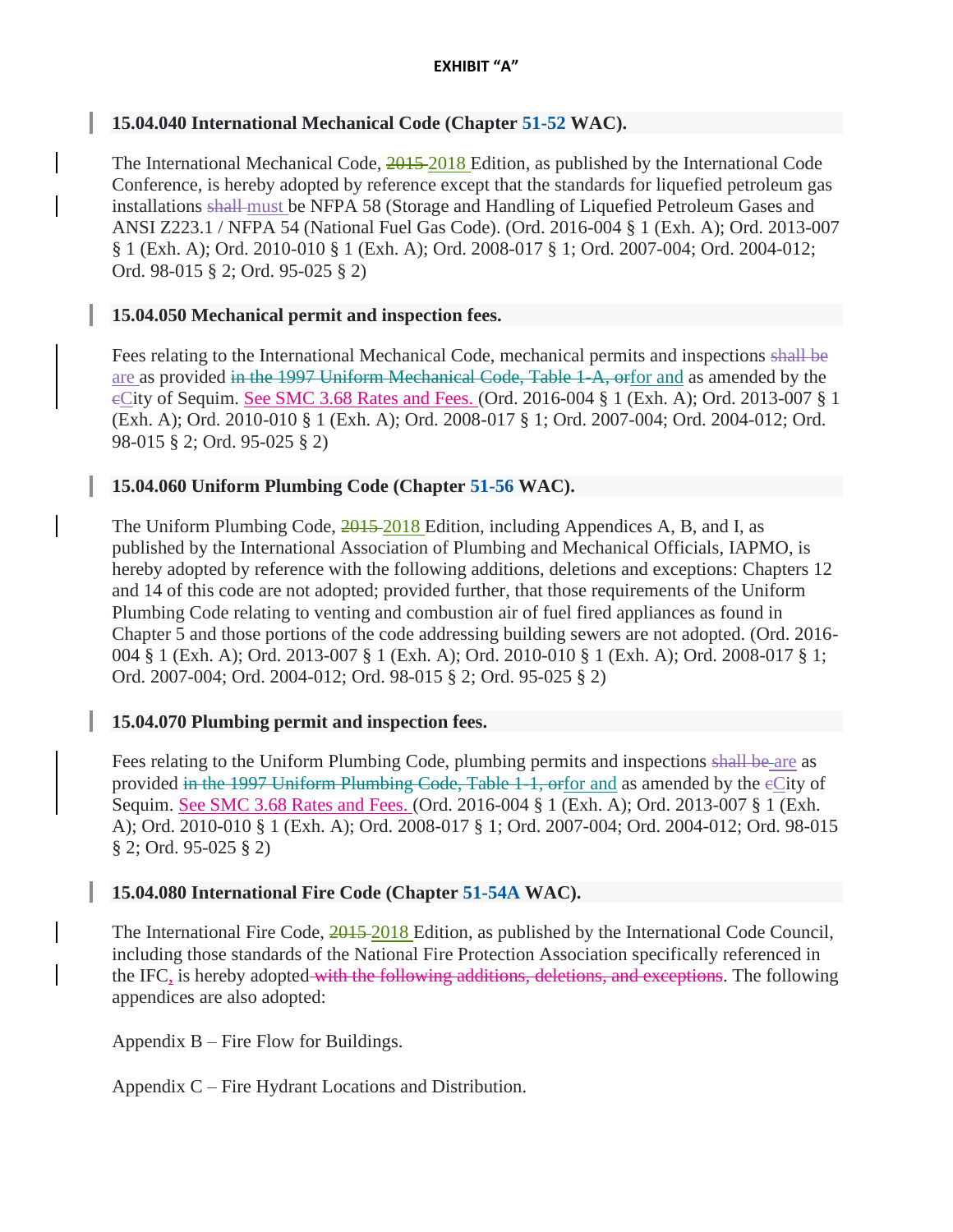Appendix D – Fire Apparatus Access Roads.

Appendix E – Hazard Categories.

Appendix F – Hazard Ranking.

Appendix H – Hazardous Materials Management Plan (HMMP) and Hazardous Materials Inventory Statement (HMIS) Instructions.

Appendix I – Fire Protection Systems – Noncompliant Conditions. (Ord. 2016-004 § 1 (Exh. A); Ord. 2013-007 § 1 (Exh. A); Ord. 2010-010 § 1 (Exh. A); Ord. 2008-017 § 1; Ord. 2007-004; Ord. 2004-012; Ord. 98-015 § 2; Ord. 95-025 § 2)

Adoption of the IFC does not preclude the Ccity from adding, deleting, rewording, or making exceptions to certain specific IFC provisions within this municipal code title. Such additions, deletions, language modifications, and exceptions are described as such.

## **15.04.081 Fire lane.**

The fire marshal shall will establish and designate fire lanes in conformance with the following requirements:

A. All designated fire lanes shall-must be clearly marked in the following manner. Vertical curbs shall must be painted red six inches in height and shall must be painted on the top and side, extending the length of the designated fire lane with four-inch white block lettering stenciled on the face "NO PARKING – FIRE LANE." The stenciling shall must be spaced every 50 feet. Rolled curbs or surfaces without curbs shall-must be a red six-inch-wide stripe painted extending the length of the designated fire lane with four-inch white block lettering stenciled on the stripe "NO PARKING – FIRE LANE." The stenciling shall-must be spaced every 50 feet.

B. Signs may be substituted for curb painting when approved in writing by the fire marshal.

C. Signs shall must not be less than 18 inches in height by 12 inches in width, with block lettering of not less than three-inch-high brush strokes, reading "NO PARKING – FIRE LANE." Such signs shall must be reflective in nature, with red lettering on a white background, and be spaced at intervals of not more than 50 feet apart. The top of such signs shall may not be less than four feet or more than six feet from the ground. Signs may be placed on buildings when approved by the fire marshal. When posts are required, they shall must be constructed of either two-inch or greater galvanized steel, or four-inch by four-inch or greater pressure-treated wood.

D. The fire marshal may approve deviations from any of the specifications when practical difficulties exist. Requests for deviations shall must be made in writing and specifically shall state the reasons therefor and shall-will be maintained on file in the fire marshal's records.

E. Existing signs may be allowed to remain until the fire marshal determines that a need for replacement exists based on the illegibility or other deterioration of the existing signs. Such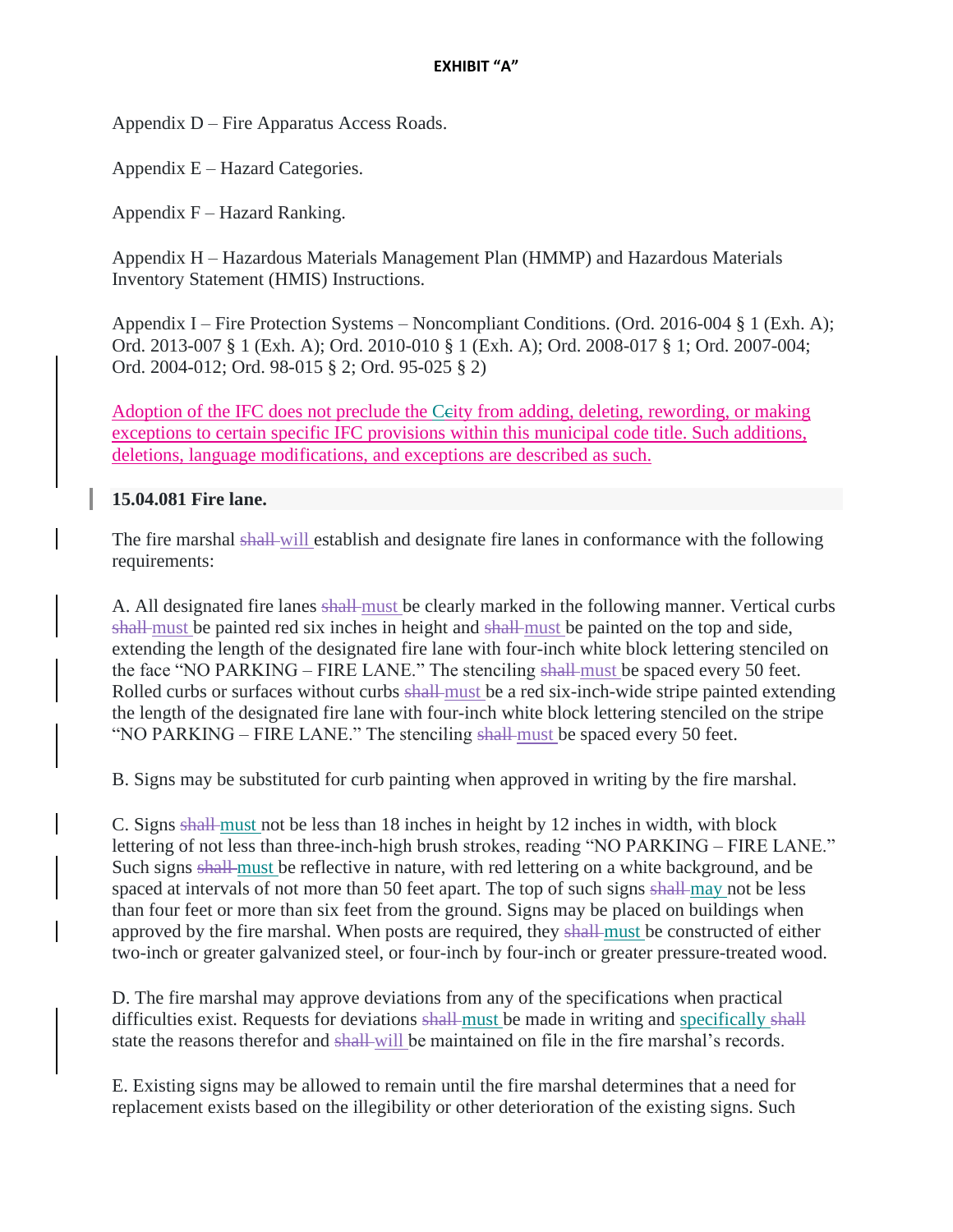replacement shall must occur within 30 calendar days of receiving written notification of the deficiency.

F. Fire lane markings shall must be established and maintained as often as required by the fire marshal to clearly identify the designated area as a fire lane, at the sole expense of the property owner. The property owner shall must have completed the required establishment or maintenance of the fire lanes within 30 calendar days of receiving written notification that such is necessary.

G. At the entrance to the property where fire lanes have been designated, signs shall must be posted in a clearly conspicuous location, and shall must clearly state that vehicles parked in fire lanes may be impounded, and the name, telephone number, and address of the towing firm where the vehicle may be redeemed.

H. The owner, manager, or person in charge of any property upon which any designated fire lane has been established shall be is responsible to prevent the parking of vehicles in such fire lanes by informing the appropriate towing company of the violation. If the lane is blocked by any other obstruction, the owner, manager, or person in charge of the property shall must attempt to remove the obstruction, and, if unable to do so, shall must inform the fire marshal that the obstruction exists.

I. Any vehicle or object obstructing a designated fire lane is hereby declared to be an immediate hazard to the public safety, and may be impounded without notice to the owner pursuant to Chapter [46.55](https://www.codepublishing.com/cgi-bin/rcw.pl?cite=46.55) RCW, and in accordance with Chapter 8.05 SMC. (Ord. 2016-004 § 1 (Exh. A); Ord. 2013-007 § 1 (Exh. A))

# **15.04.082 Fire lanes – Penalties.**

Any person who fails to mark or maintain the marking of or tampers with the marking of a designated fire lane or sign as required by this chapter, or willfully obstructs or allows the obstruction of a designated fire lane or sign, shall be is subject to penalties in accordance with SMC [15.04.130.](https://www.codepublishing.com/WA/Sequim/#!/Sequim15/Sequim1504.html#15.04.130) (Ord. 2016-004 § 1 (Exh. A); Ord. 2013-007 § 1 (Exh. A))

# **15.04.083 Building standpipes.**

Section 905.3, Required Installations, of the International Fire Code (IFC) as published by the International Code Council regarding standpipe locations shall be is an added section to read as follows:

> 905.3.8 Class 1 Standpipes shall beare required in any building with three (3) floor levels or more and in buildings with two (2) floor levels where the travel distance at required exits on the ground level to the most remote location of the second level is more than 150' for non-sprinklered buildings or 200' for sprinklered buildings.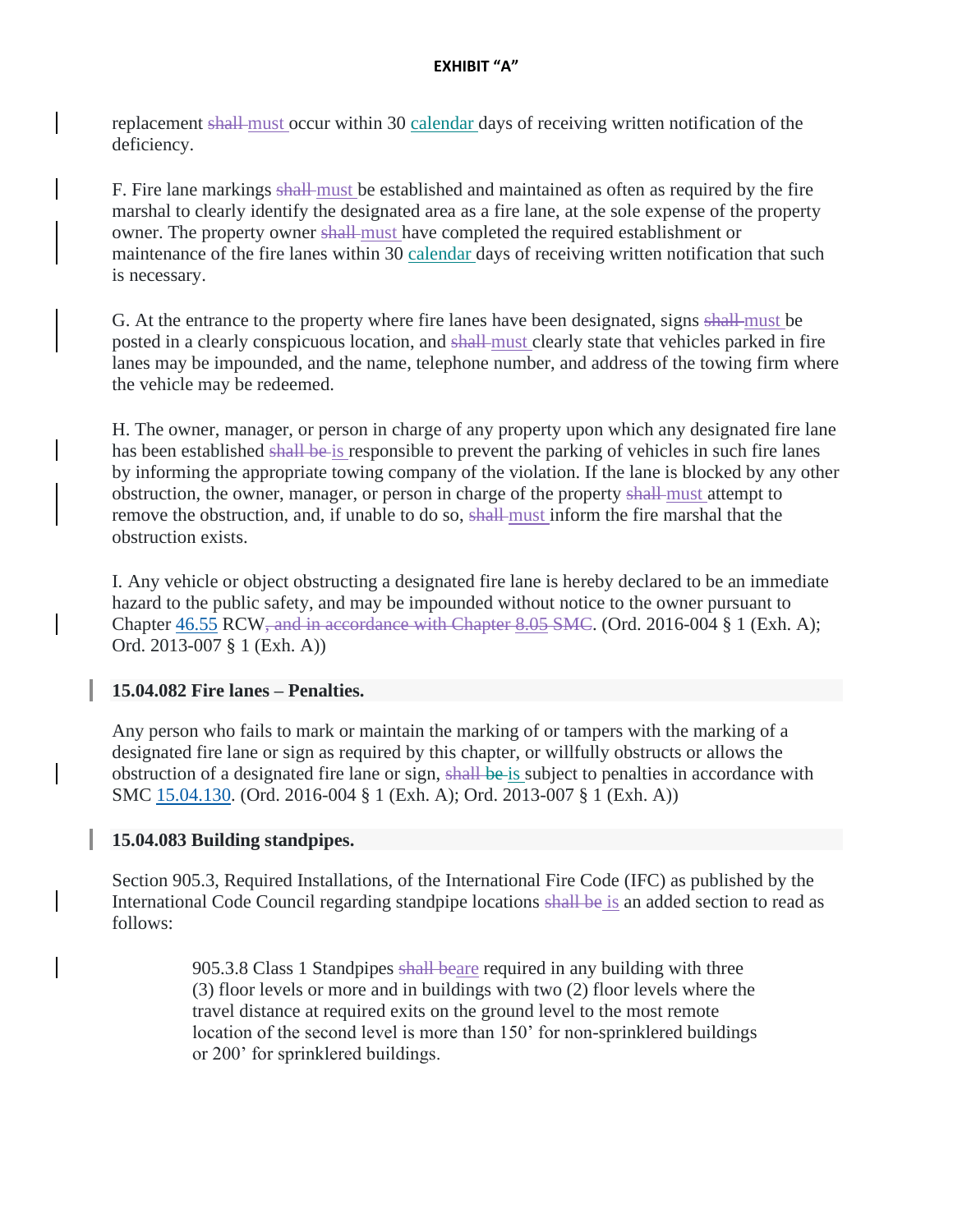EXCEPTIONS: Residential structures constructed under the current International Residential Code.

(Ord. 2016-004 § 1 (Exh. A); Ord. 2013-007 § 1 (Exh. A))

#### **15.04.084 Fire alarm and detection systems.**

Section 907.1.4 of the International Fire Code (IFC) as published by the International Code Council regarding fire alarm and detection system designer requirements shall beis an added section to read as follows:

907.1.4 Designer of Record.

907.1.4.1 The designation "Designer of Record" shall will refers to a competent individual acceptable to, and in good standing with, the City of Sequim Fire Marshal, who designs or directly supervises the design of all alarm system submittals, re-submittals, and field changes, until complete installation, testing, and final City of Sequim Fire Marshal acceptance. This person shall beis designated at the beginning of the job and follows it through to completion.

907.1.4.2 Any Designer of Record approved by the City of Sequim Fire Marshal who fails to follow the published process for review, installation, and inspection may jeopardize the designer's standing with the City of Sequim Fire Marshalbe reported to the relevant professional licensing or certification agency.

907.1.4.3 Acceptable proof of competence shall beis any one of the following:

A. State of Washington Professional Electrical Engineer or a Fire Protection Engineer's license. Documentation of certification must be shall be is provided to the Fire Marshal.

B. A valid NICET Level III or higher Certification for Fire Alarm Systems. Documentation of certification must be shall be is provided to the Fire Marshal.

(Ord. 2016-004 § 1 (Exh. A); Ord. 2013-007 § 1 (Exh. A))

#### **15.04.085 Propane tank regulations.**

Section 5703.6 of the International Fire Code is amended as follows:

Piping Systems. Piping systems, and their component parts, for flammable and combustible liquids must be in accordance with Section 5703.6.1 through 5703.6.11. Piping for Connection of above ground Liquid Propane systems Liquid Propane  $(LP)$ - gas containers greater than or equal to  $\frac{125}{125}$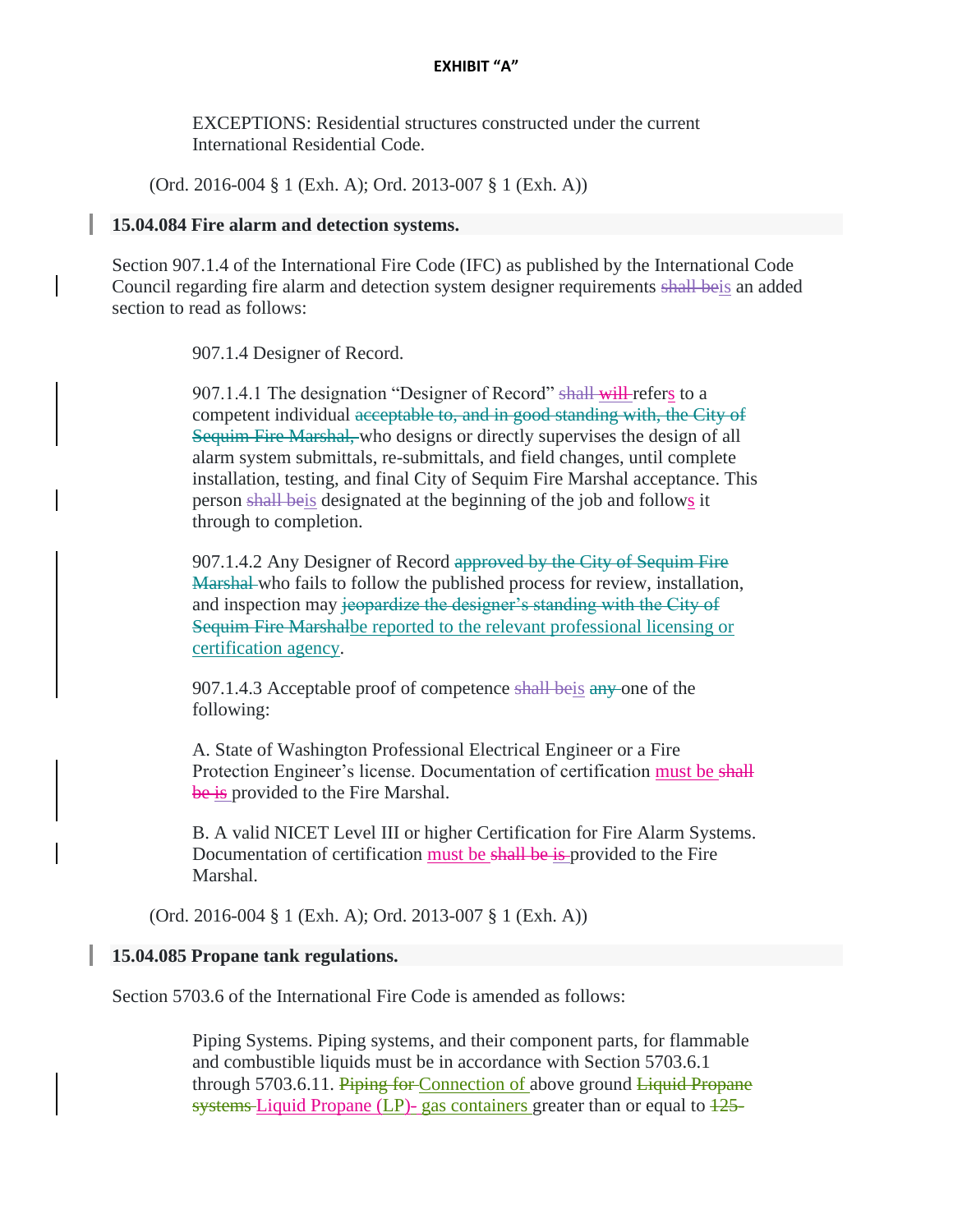gallons 120-gallon water capacity must be of approved flexible connect tubing from the tank to the appliance piping system.

Section 6107 of the International Fire Code adds three new sections to read as follows:

SECTION 6107

SAFETY PRECAUTIONS AND DEVICES

6107.5 Protecting containers from displacement. LP-gas containers greater than or equal to  $\frac{125 - \text{gallons}}{120 - \text{gallon water capacity}}$  must be anchored or strapped to prevent lateral displacement. Anchors or straps must be an approved, listed device. Anchors or straps for LP-gas containers greater than or equal to 2000-gallons water capacity must be designed by a licensed professional.

6107.6 Earthquake shut-off valves. LP-gas containers greater than or equal to  $\frac{125}{25}$  gallons 120-gallon water capacity must be protected with an approved, listed earthquake shut-off device.

6107.7 Non-compliant installed LP-gas containers. Non-compliant LP-gas containers must comply with Sections 6107.4, 6107.5 and 610.7.6 when a change of use / occupancy occurs.

(Ord. 2017-008 § 1 (Exh. A))

### **15.04.090 Washington State Residential Energy Code (Chapter [51-11R](https://www.codepublishing.com/cgi-bin/wac.pl?cite=51-11R) WAC).**

The 20152018 Washington State Energy Code, with all Washington State amendments and adopted appendices as contained in Chapter [51-11R](https://www.codepublishing.com/cgi-bin/wac.pl?cite=51-11R) WAC, is hereby adopted. (Ord. 2016-004 § 1 (Exh. A); Ord. 2013-007 § 1 (Exh. A); Ord. 2010-010 § 1 (Exh. A); Ord. 2008-017 § 1; Ord. 2007-004; Ord. 2004-012; Ord. 98-015 § 2; Ord. 95-025 § 2)

## **15.04.095 Washington State Commercial Energy Code (Chapter [51-11C](https://www.codepublishing.com/cgi-bin/wac.pl?cite=51-11C) WAC).**

The 20152018 Washington State Energy Code, with all Washington State amendments and adopted appendices as contained in Chapter [51-11C](https://www.codepublishing.com/cgi-bin/wac.pl?cite=51-11C) WAC, is hereby adopted. (Ord. 2016-004 § 1 (Exh. A); Ord. 2013-007 § 1 (Exh. A))

### **15.04.110 Uniform Code for the Abatement of Dangerous Buildings.**

The 1997 Edition of the Uniform Code for the Abatement of Dangerous Buildings published by the International Code Council is hereby adopted. (Ord. 2016-004 § 1 (Exh. A); Ord. 2013-007 § 1 (Exh. A); Ord. 2010-010 § 1 (Exh. A); Ord. 2008-017 § 1; Ord. 2007-004; Ord. 2004-012. Formerly 15.04.120.)

**15.04.120 Documents to be filed and available for public inspection.**